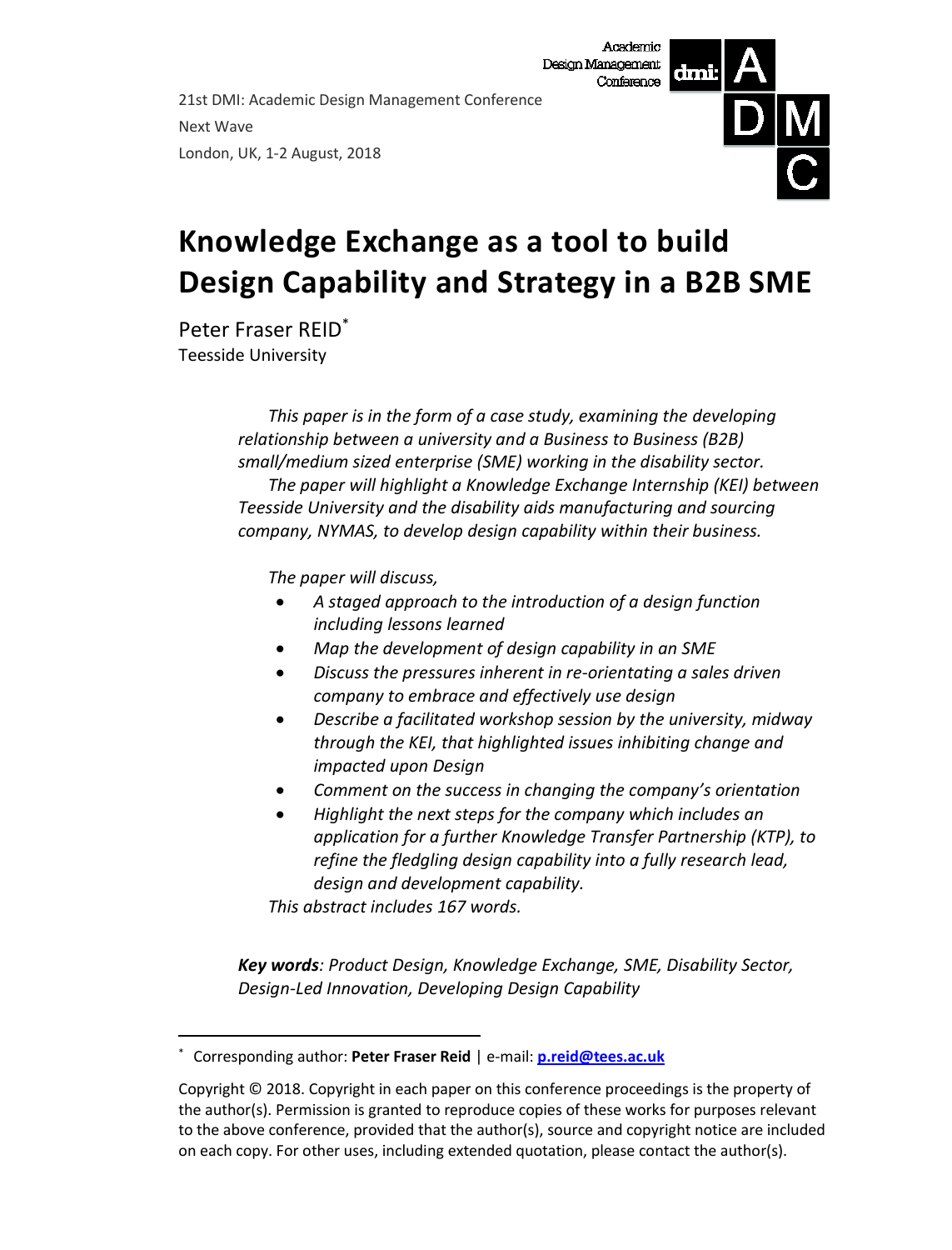## **Introduction**

Many companies now see Design-Led Innovation as a critical next step in their evolution. There is a recognition that the creation of Unique Selling Propositions (USPs) gives companies a clear, competitive and defensible advantage within their market place. For many, competing on price alone is no longer sustainable in the long term as margins and profits are continually being squeezed by foreign imports. 'Distinctiveness' allows such companies to stand out, trading on, for example, enhanced product quality, additional functionality and improved customer service. In so doing, these companies develop 'brand stand out'.

It was with this in mind that NYMAS contacted the University of Teesside, Department of Design in early 2016.

NYMAS is a Tees-Valley-based, manufacturing and sourcing SME, specialising in disability, bathing and washroom products. Typical products include grab rails, ambulant toilet packs, shower seating and associated accessories. The business operates in the B2B sector, supplying solutions for healthcare providers and the private companies alike. This includes residential, commercial and hospitality. NYMAS operates three distinct brands,

- *Nyma®PRO products are the simple, cost effective and durable solution for any accessible washroom. Designed with both ease of installation and client safety in mind... for home adaptations, residential care homes, social housing, private use and commercial developments.*
- *Nyma®CARE has been formulated for high use public areas. With the essential features of durability, infection control, vandal resistance, and aesthetics all incorporated into this range*
- *Nyma®STYLE combines design-led class with full compliance... for a wide variety of installations for the more discerning end user. From adapting a bathroom right up to completing a high-specification hotel project. (https://www.nymas.co.uk)*

The company operates in a heavily sales driven commercial sector which, historically, offers little innovation within the market and where functional, performance characteristics and price sensitivity have been the major drivers.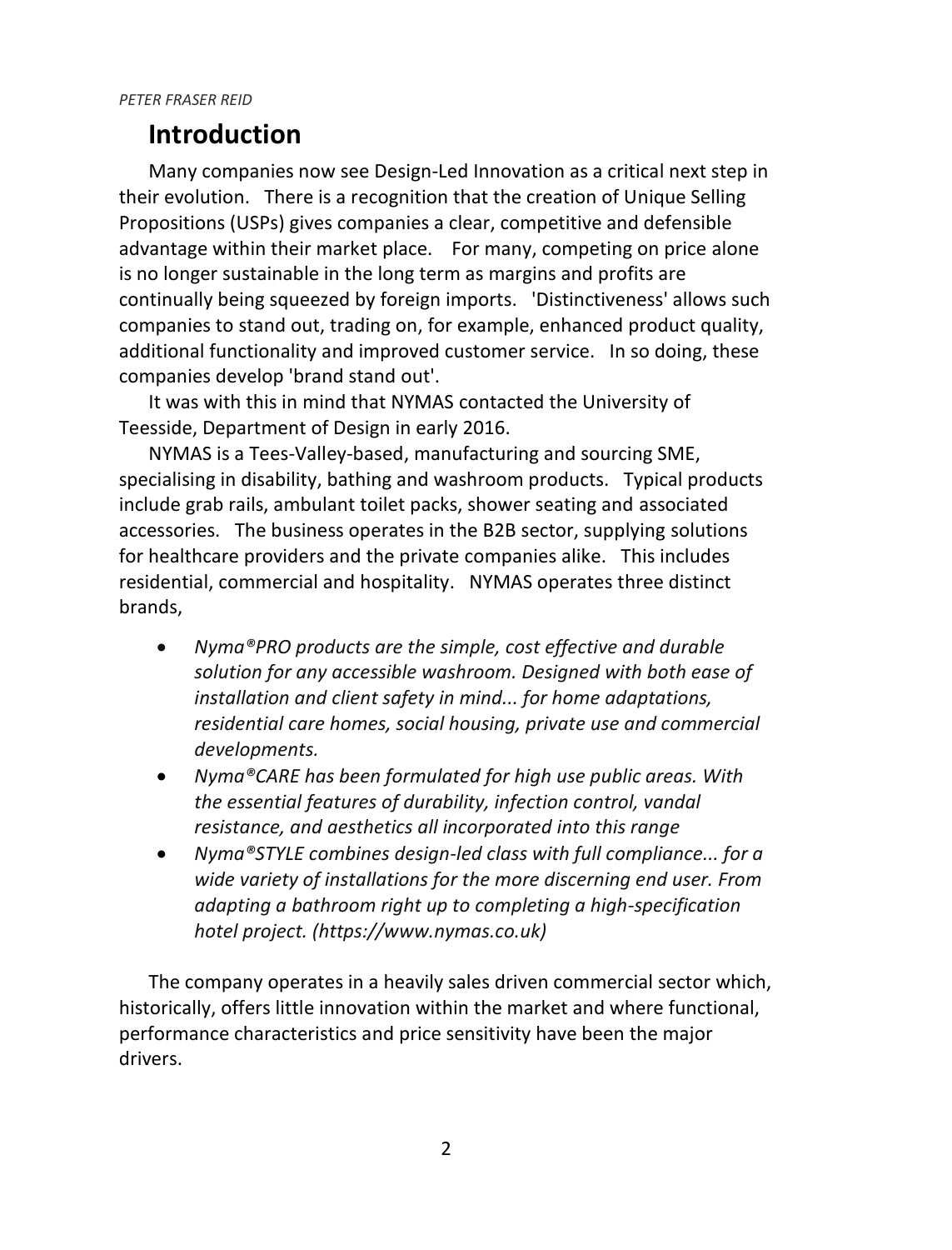Kotler and Keller (2016, p42) describe five company orientations to the marketplace

- 1. The Production Concept
- 2. The Product Concept
- 3. The Selling Concept
- 4. The Marketing Concept
- 5. The Holistic Marketing Concept (which builds upon previously referenced Societal Marketing Concept)

The NYMAS Business model was orientated towards the Product and Selling Concepts. This sales driven approach had seen the company expand, predominantly through the sale of sourced products. The focus had been on supplying excellent quality in both the physical product and service, within competitive pricing. As such, the company was very knowledgeable of existing customer needs, effective sourcing of products, understanding pricing structures and accurately assessing price margins. These represented 'knowns' and offered low risk opportunities to the business.

More recently, the company had begun to offer new design solutions and modifications to products using design consultancy support. They had also previously employed an engineer whose work had largely centred on technical modifications to their current product ranges but with little aesthetic design output.

This represented a subtle move in orientation towards The Holistic Marketing Concept. However, having no prior experience in the deployment of design process or thinking techniques, NYMAS had experienced a number of problems. They were rapidly moving outside their comfort zone to a situation with a great many 'unknowns'. Issues had emerged in the accurate estimation of design development times and the unexpected complexity of certain products at the time of initial proposal. This was compounded by a lack of experience in estimating development and production costs, all of which had impacted on judgements of pricing and in estimating profit margins.

Whilst recognising these difficulties, the company had noted a commercial opportunity to move more fully into the premium sector of the market (a sector previously occupied by the Nyma®STYLE brand). They were in the process of forming a new company to service this opportunity - Fitzroy of London (Fitzroy).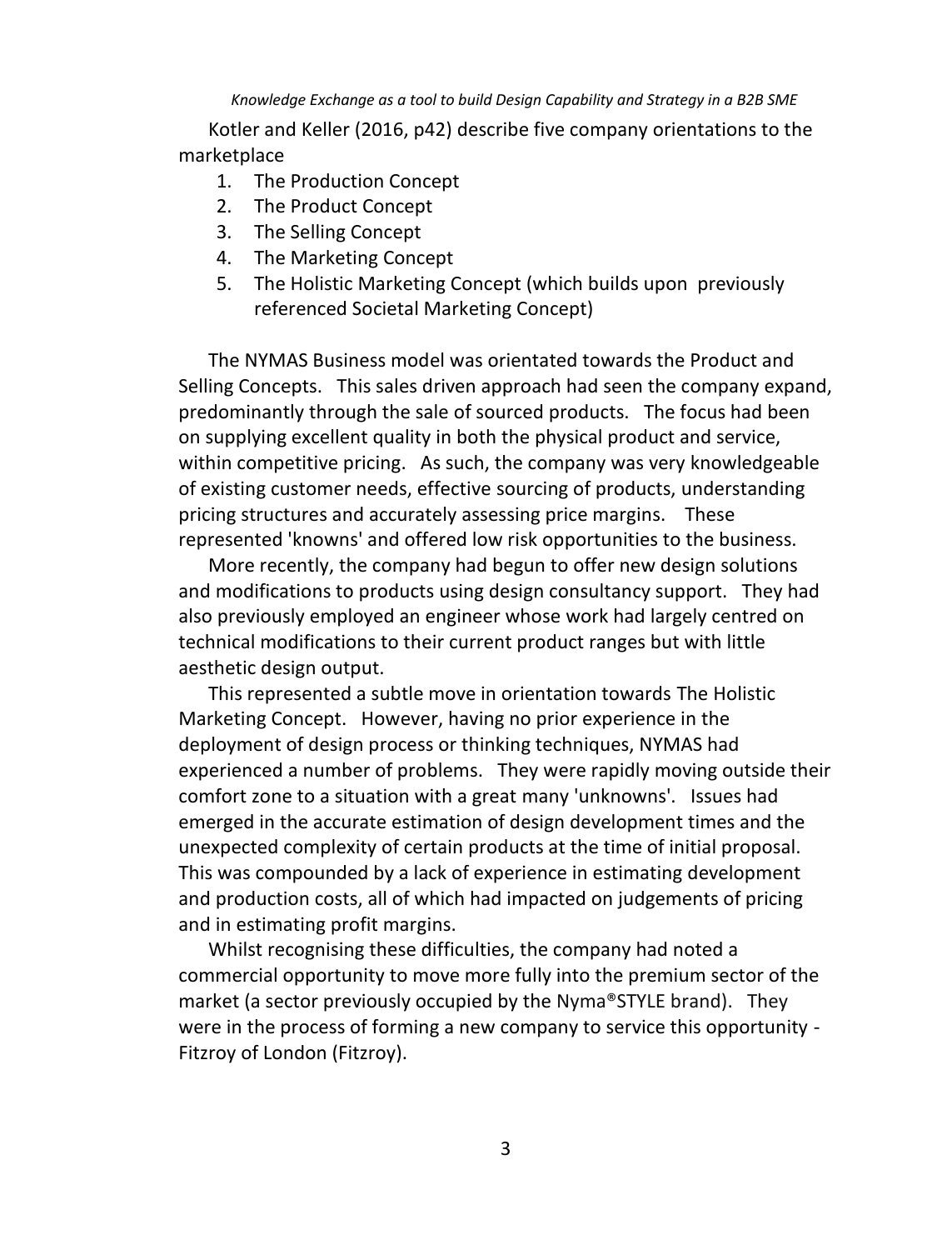'Design' was seen as playing a pivotal role in the Fitzroy selling proposition and the development of design capability would be critical to success. It is fair to say that, at the start of this journey, NYMAS considered the introduction of design to be relatively straight forward. In reality, the company was poised to make a strategic change in order to grow the business. In doing so, it would need place design at the forefront of its activities and develop its business model to embrace The Holistic Marketing Concept through,

- Internal Marketing bringing together knowledge and skills within the existing workforce to support a proposed new design function
- Integrated Marketing extending on existing sales expertise to develop a greater synergy of activity and deliver improved value for customers.
- Relationship Marketing through the Fitzroy brand, to extend the company's reach by delivering improved products and services in line with the changing needs of key external stakeholders.
- Societal Marketing developing improved functionality in their products for the benefit of their commercial customers and their end users

(cited in Kotler and Keller, 2016)

# **The Opportunity**

During early discussions with the university, it became clear that significant growth potential lay in targeting,

- medium/high end market opportunities in
- premium market segments with
- aesthetically improved, high specification, 'luxury' offerings.

In doing so, the company would be differentiated within their marketplace and add value through design.

Luxury offerings would include short run, semi bespoke and bespoke work. This would require agility in 'design to market' in order to meet highly demanding customer expectations. This would also offer a significant USP within the commercial and private sectors and provide for the sale of higher margin products.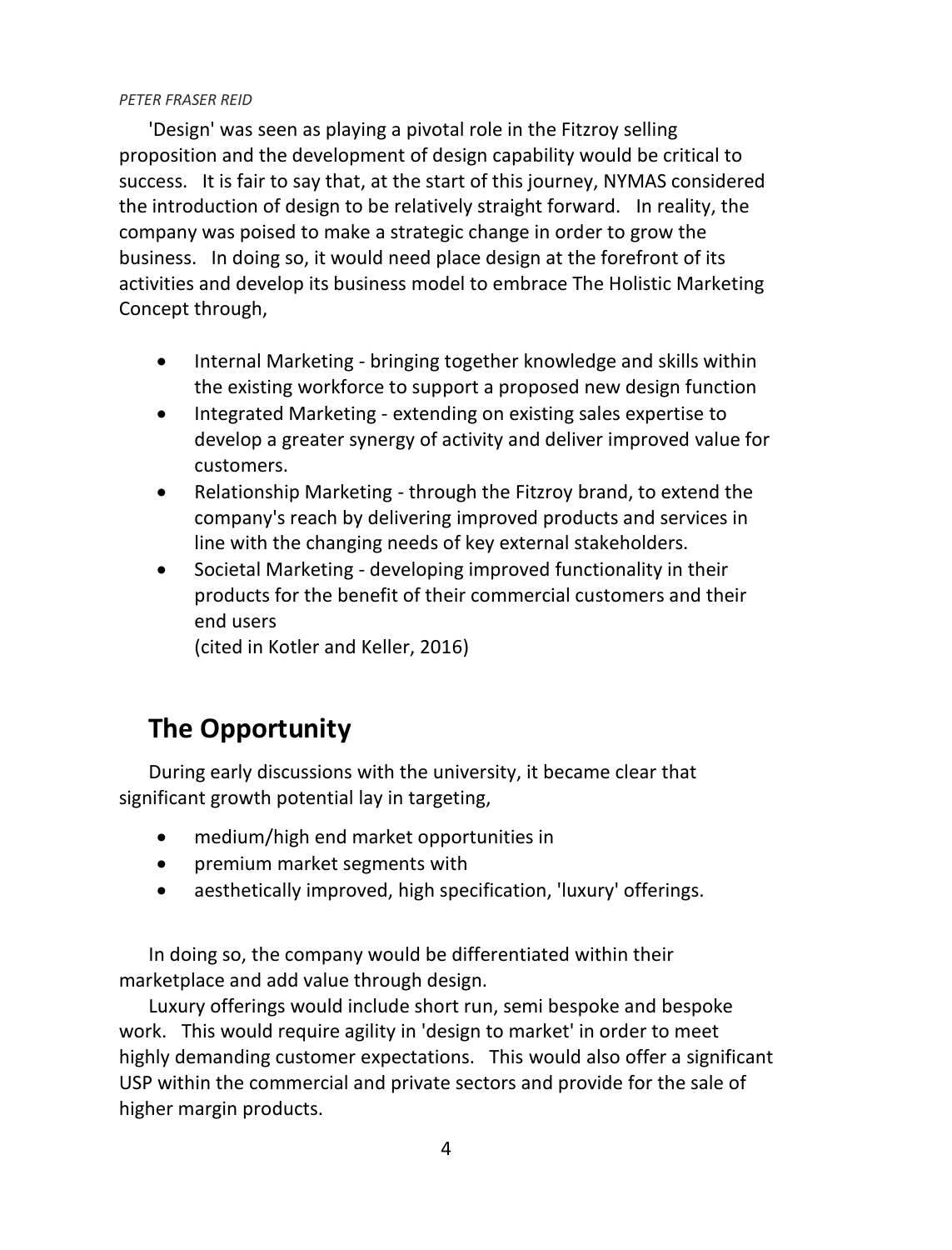Prior to engagement with the university, NYMAS had little experience of working with design. Having not employed design expertise or operated an internal design unit, 'design' as a business function was not really understood. This lack of understanding had been exposed when subcontracting occasional design work to design consultancies. Problems had arisen in the space between the company's opportunity recognition and the formulation of a design brief, including defined outcomes and setting project constraints. This had resulted in less than optimal project success.

Thus, the company needed assistance to embrace design and embed new working practices and capability through Knowledge Transfer and Exchange.

It was agreed to embark on a one year Knowledge Exchange Internship (KEI) with the university. The team consisted of the following: a recent product design graduate (the KEI associate) who was recruited to head up the new design function; the company supervisor was Craig Anderson, the Managing Director of NYMAS and the university academic supervisor was Peter Reid, an experienced academic in Strategic New Product Development

KEI's operate using a similar model to that of Knowledge Transfer Partnerships (KTP's). Further info. on KTP is available at [www.gov.uk.](https://www.gov.uk/guidance/knowledge-transfer-partnerships-what-they-are-and-how-to-apply) The significant difference between a KEI and KTP is that a KEI is shorter (typically a year in duration) and is focused on developing an operational improvement within a business as opposed to a KTP which undertakes more significant strategic change.

The focus of the KEI would be to develop design capability across the entire NYMAS portfolio but with a specific focus on premium product ranges for the newly established Fitzroy brand.

# **Mapping Capability and Structural Alignment**

The KEI project had a number of discrete stages

- 1. Diagnostic Stage a series of audits were undertaken to familiarise the KEI associate with the company and external factors
- 2. Product Families Stage a strategic evaluation of the company's current portfolio and subsequent Gap Analysis
- 3. Objective Setting Defining the criteria by which designs and design opportunities would be assessed.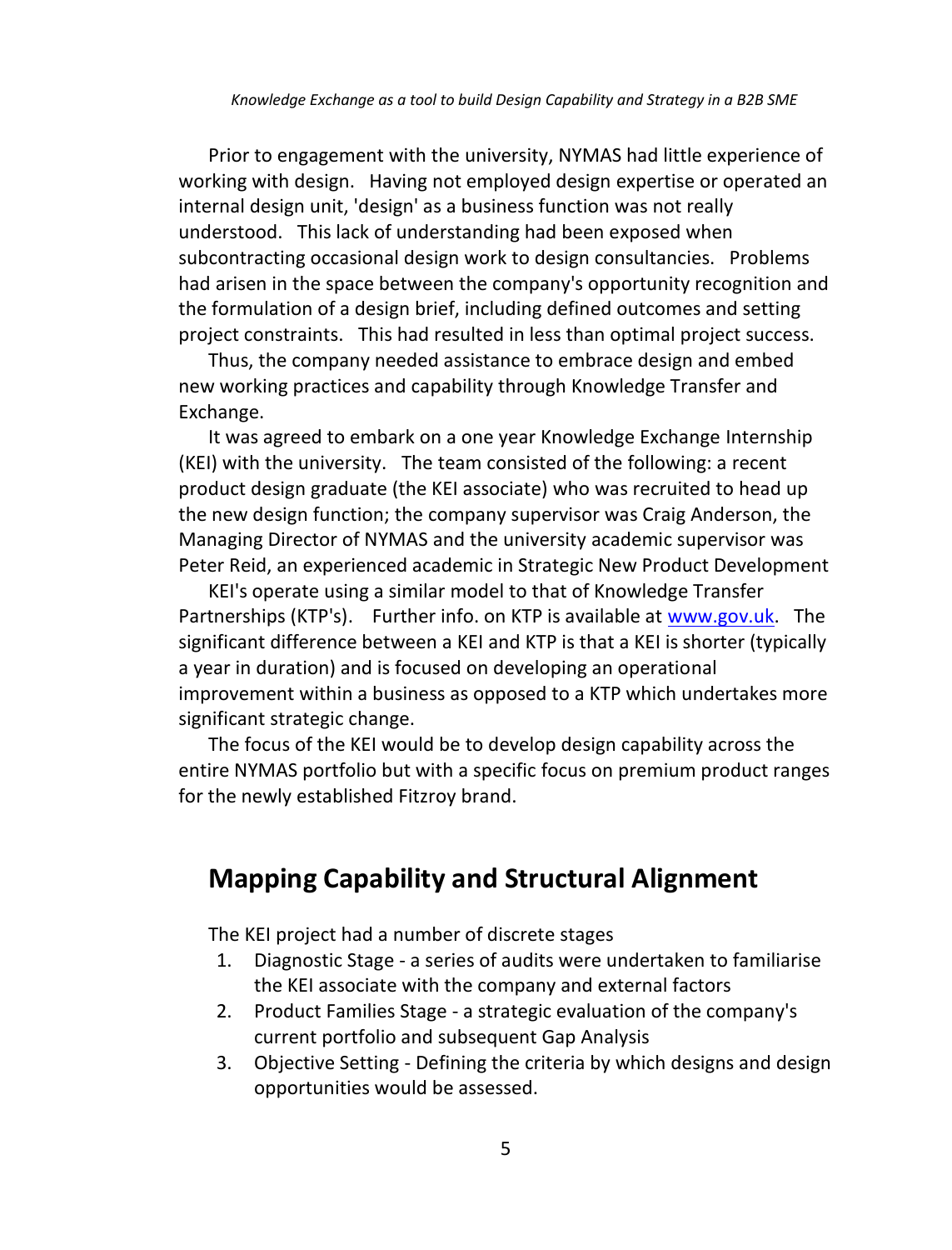- 4. New Product Development and Process Implementation of a simple gated design process and the creation of new designs through a series of design projects.
- 5. Design and Process Effectiveness Evaluation

In order to commence developing a cultural change in working practices and to embed the new design capability, a series of audits were undertaken.

The academic supervisor applied the Knowledge Exchange Strategic Innovation Model (Reid, 2010) in the organisation of the KEI which had been proven through successful prior KTP applications.



*Figure 1 Developing design capability using the Knowledge Exchange Strategic Innovation Model. Source: Reid (2010).*

Figure 1 outlines the basic process adopted in the implementation of this KEI project. It highlights the four basic factors at play in delivering the new design function,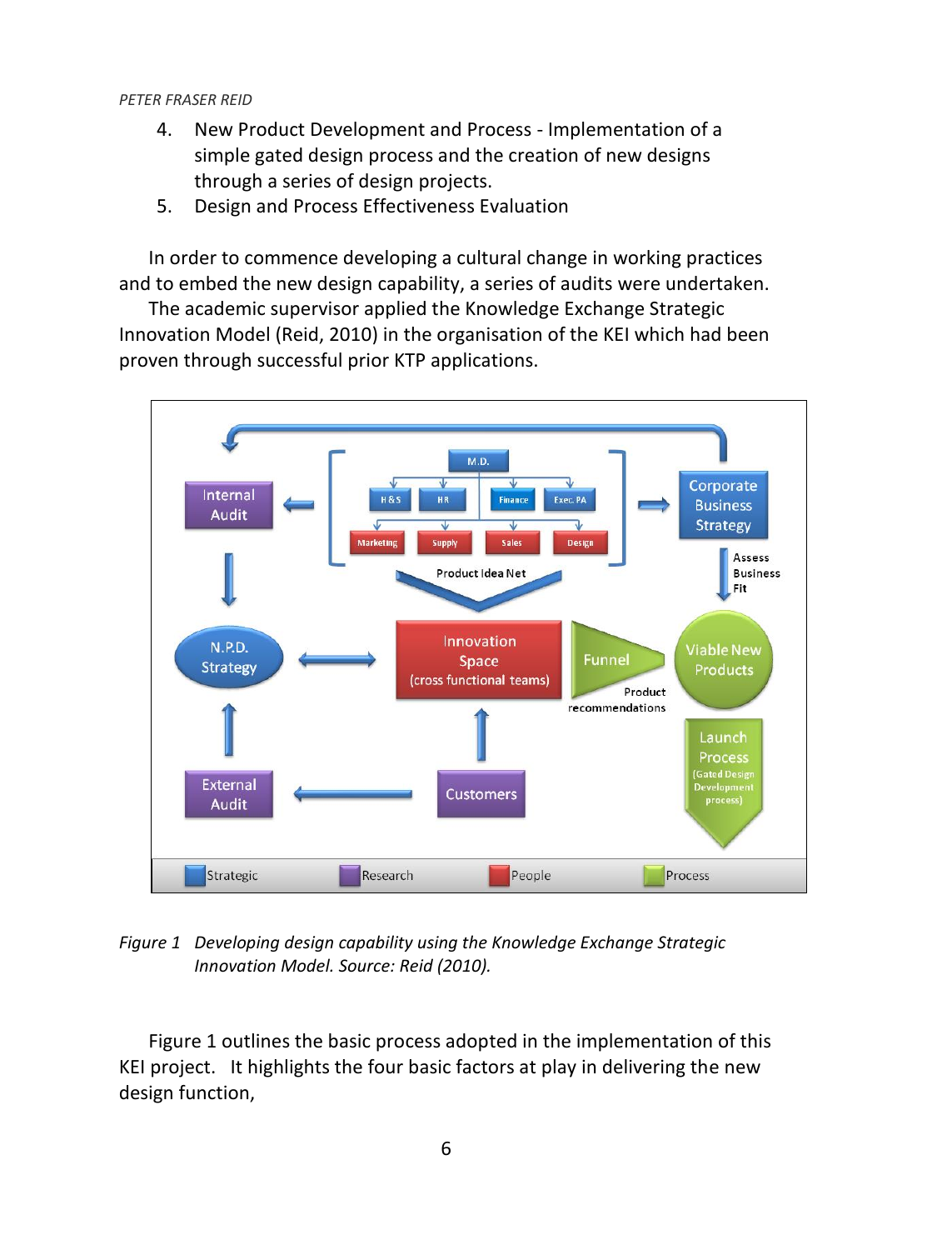- 1. **Strategic** Understanding the business and how internal factors impact on design strategy
	- In the strategic phase, the associate works with senior management to develop a picture of the company, its strategy, structure and people. Commercial aims and the current product portfolio are reviewed. Strengths and intellectual property assets are assessed. This feeds into an internal audit and in turn into the new overarching NPD strategy for the company. Key people and skill sets are identified to contribute to the new design function (referred to as the innovation space) including potential roles and responsibilities.
- 2. **Research** Understanding the external environment affecting the company's ability to perform in chosen markets
	- Research is undertaken into the broad external factors that impact upon the company. The research takes the form of an external audit, assessing the marketing environment, competitor positioning, legislative requirements, etc. This adds to NPD strategic thinking. Together with a recognition of the business's internal strengths and weaknesses, an opportunity search identifies themes and desirable sectors for design activity.
- 3. **People** Bringing together the required skill sets for cross functional NPD team working
	- The agreed personnel may make a continuous contribution to NPD or be 'project specific', depending upon the skill sets needed for a particular project, the size of the company and pre-existing work commitments. Ideas for new products and services may be brought to the Innovation Space by company employees through their working practices, initiatives or from customer research and sales intelligence.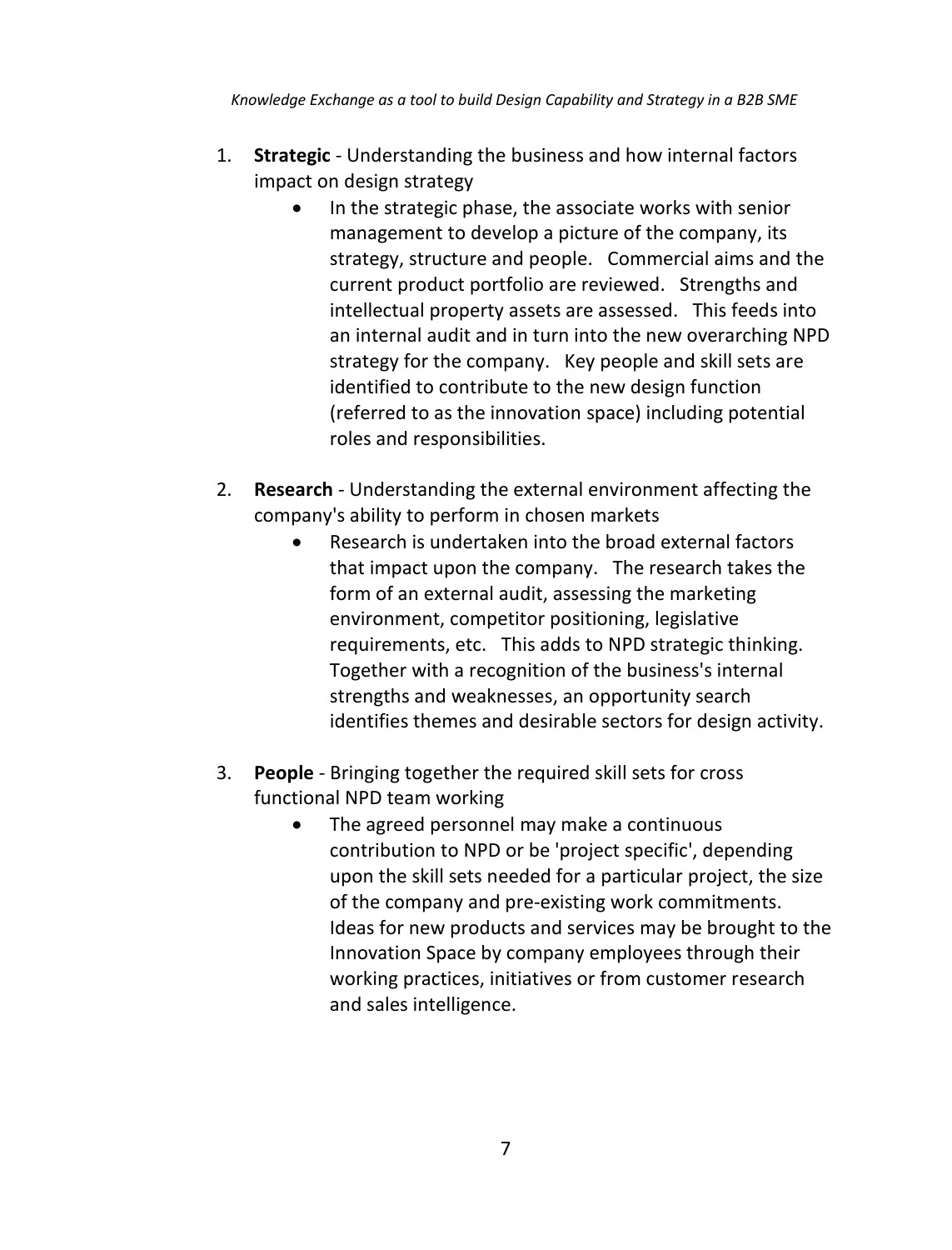- 4. **Process** Developing a bespoke process that works for the company in its specific circumstances.
	- Ideas are funnelled against a management agreed metric for business desirability. Problematic concepts are rejected or put on hold at this stage. Those clearing the first stage gateway are assessed for business fit against the overarching business strategy, before commencing on a bespoke (gated) research and development process to product launch.

### **Focusing Minds on Product Families**

BusinessDictionary.com defines a Product Family as a "Group of products derived from a common product platform. These goods... use similar or same production processes, have similar physical characteristics and may share customer segments..."

NYMAS had not previously categorised their product portfolio by product families. The academic supervisor worked with the KEI associate to define current products 'by family' and to expand these families, based on modular platforms. This would enable the company to quickly and cost effectively grow their product portfolio. A gap analysis was also conducted to identify new products that would complement the existing portfolio.

Objective setting further defined product and market opportunities. The NPD/design strategy was agreed which rated potential product families against market attractiveness, barriers/facilitators to market entry, potential Return on Investment (ROI) and risk assessment.

The intention was that the associate would develop an effective and streamlined model for New Product Development, referencing Stage-gate protocols and including comprehensive briefing and evaluations procedures.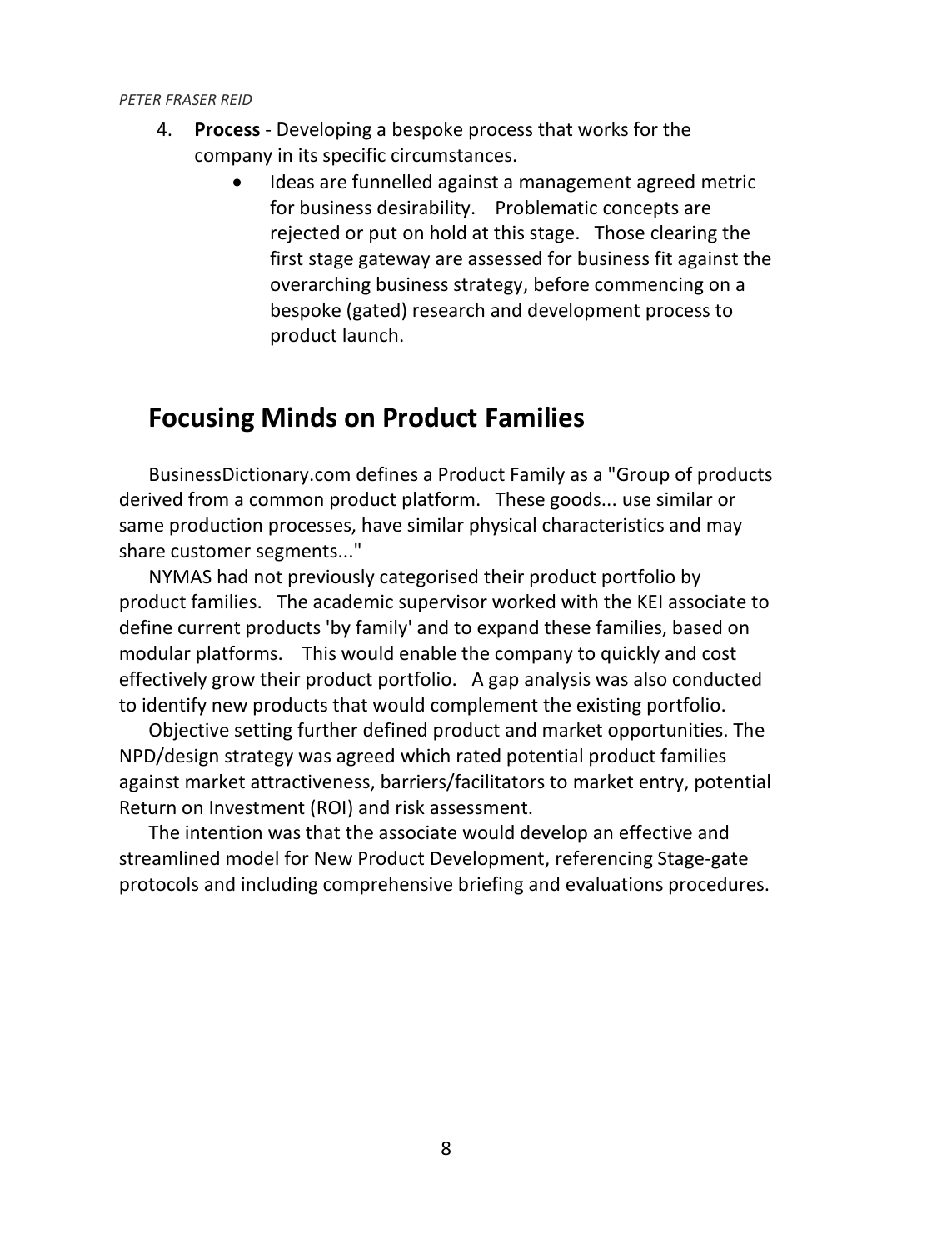

*Figure 2 Planned core Product Families and variants for the Fitzroy of London Brand*

Figure 2 shows the proposed Product Family hierarchy.

Based on the afore mentioned company audits, the NPD strategy proposal was to develop two core families. Beneath this, two technical variants would share components. Aesthetic variants would offer standard technical solutions but with a range of surface finishes, commanding an enhanced price premium. Below this, semi bespoke products would offer customers additional detailing choices, for an additional price premium. This could include application of customers' own branding. At the final level, and at the extreme of the premium offering, the company would offer exclusive designs in the form of tailored solutions. Tailored solutions would still utilise standard technical components but would be aesthetically unique to the customer and be designed with them. This final level would take the company into service design.

With two core ranges, four technical variants and shared componentry, efficiencies of scale could be achieved. Aesthetic variants through surface finishes and detailing would quickly and easily provide significant customer choice. 'Semi bespoke' would allow for customisations and 'bespoke' would, for the most discerning customers, allow them to have exclusive, tailor made solutions.

This approach offered low risk sales opportunities for NYMAS in the first three tiers but would require more careful consideration/pricing when offering customers solutions at the semi/bespoke levels.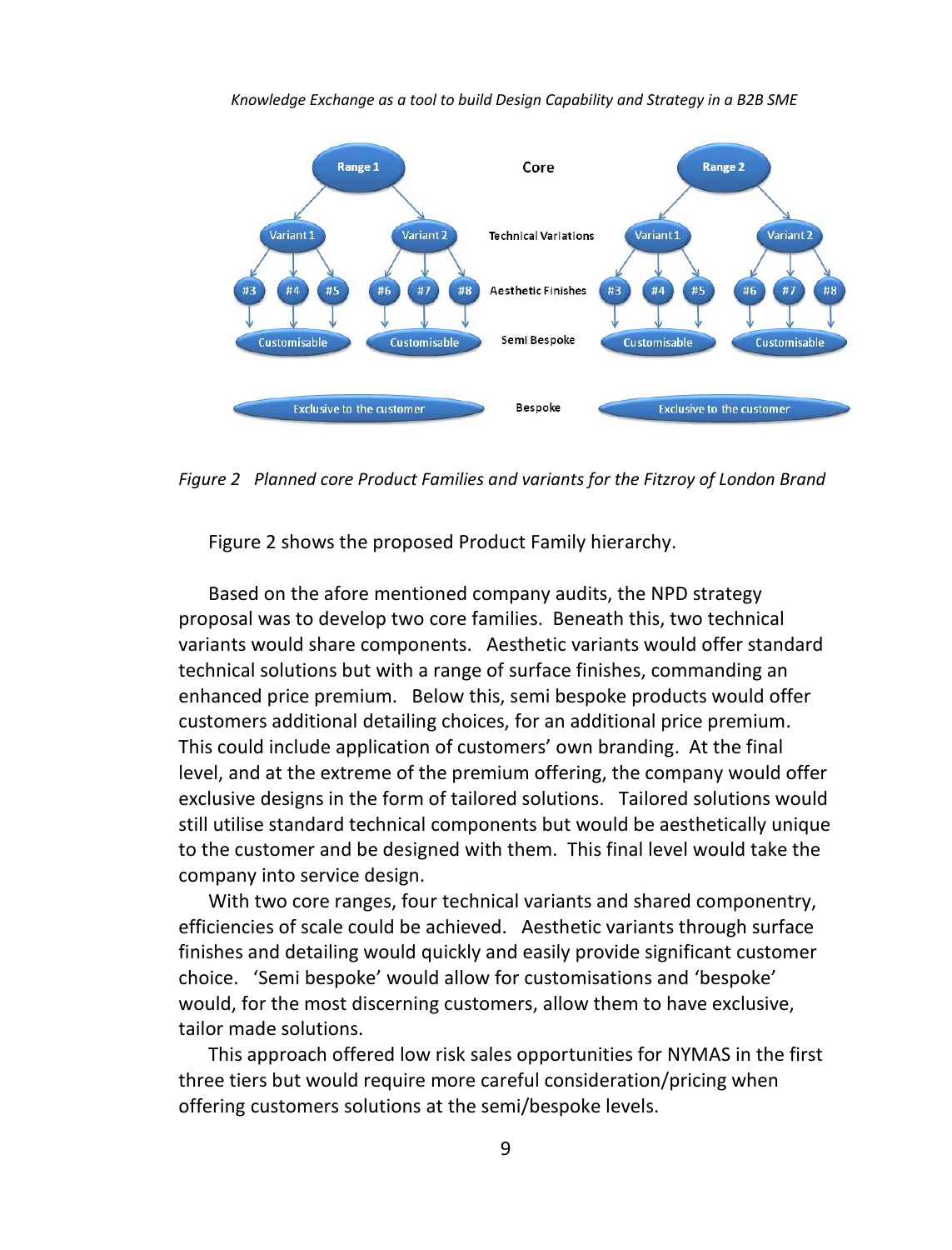### **From Sales to Design Orientation – a cultural shift**

There was genuine enthusiasm and recognition within NYMAS that design could help the bottom line of the business. After 6 months, the KEI project had made significant progress. A number of issues had been raised through the internal audit that needed immediate corrections. This work had been completed. On an operational level, a clear system for parts assemblies and a structured system for Bills of Materials had also been introduced. Understanding and rationalisation of components was also delivering efficiencies. There was also an improved understanding of profitability with regard to designed products (as compared to sourced). Progress had also been made in co-developing NPD procedures and a number of new designs had been developed.

However the development of an expanded family of products as the core range for Fitzroy of London was proving surprisingly problematic. The issue here was about balancing the pressures that existed in the business - the need for the newly formed Fitzroy company to deliver immediate returns from 'live' customer leads verses an investment of time to develop the core ranges for the longer term.

It is commonly known that tensions can exist within multi-functional teams and between departments within business. This was highlighted in the model of Managers-Designers Polarities, Walker (1990)

| Characteristics | <b>Managers</b> | <b>Designers</b> |  |
|-----------------|-----------------|------------------|--|
| Aims            | Long term       | Short term       |  |
|                 | Profits/Returns | Product/Service  |  |
|                 | Survival Growth | Quality          |  |
|                 | Organisational  | Reform           |  |
|                 | durability      | Prestige         |  |
|                 |                 | Career Building  |  |
| Focus           | People          | <b>Things</b>    |  |
|                 | Systems         | Environments     |  |
| Education       | Accountancy     | Crafts           |  |
|                 | Engineering     | Art              |  |
|                 | Verbal          | Visual           |  |

| Table 1 | Managers-Designer Polarities Source Walker (1990) |  |  |
|---------|---------------------------------------------------|--|--|
|---------|---------------------------------------------------|--|--|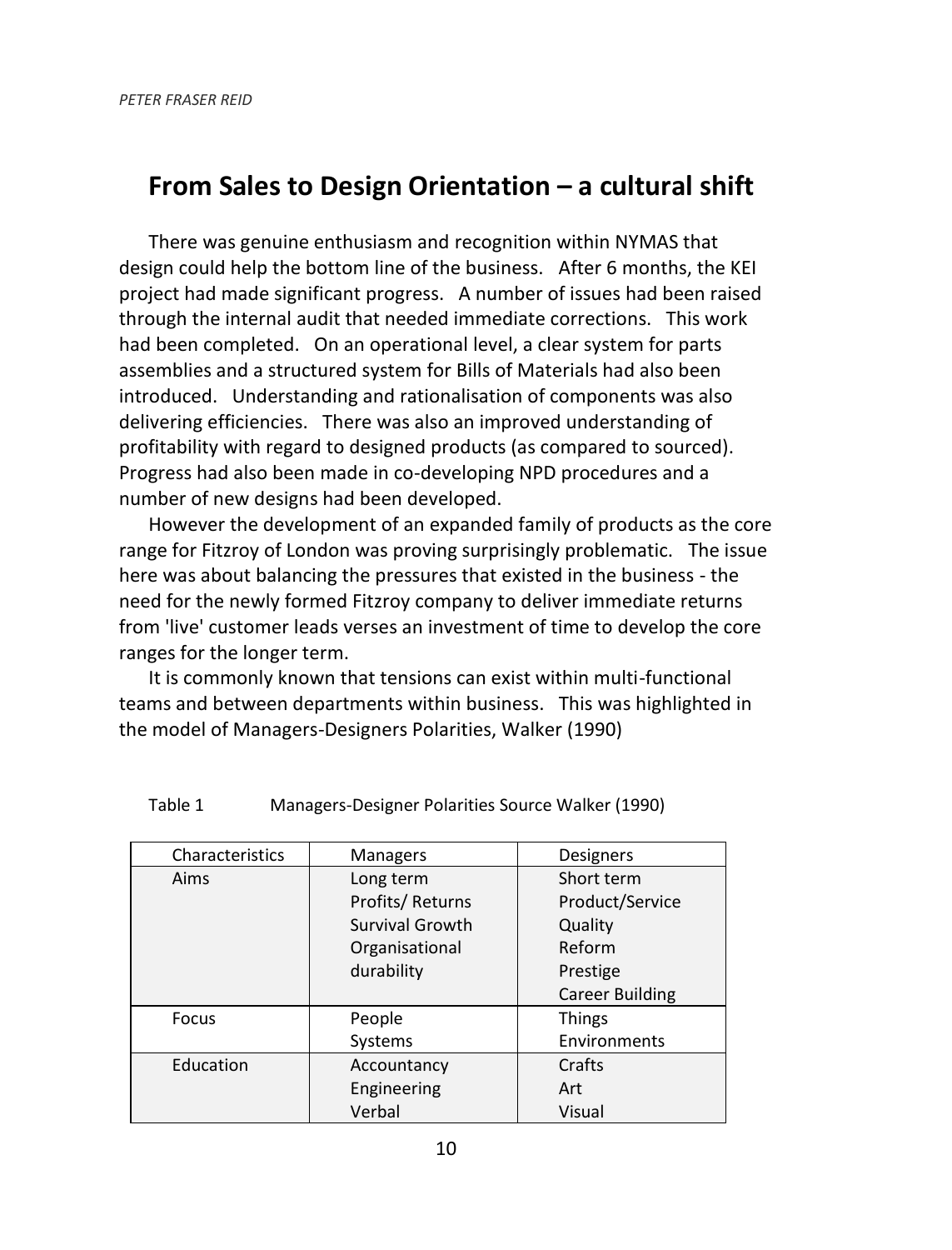|                   | <b>Numerical</b>      | Geometric    |  |  |
|-------------------|-----------------------|--------------|--|--|
| Thinking styles   | Serialist             | Holist       |  |  |
|                   | Liner                 | Lateral      |  |  |
|                   | Analysis<br>Synthesis |              |  |  |
|                   | Problem oriented      | Solution led |  |  |
| <b>Behaviours</b> | Pessimistic           | Optimistic   |  |  |
|                   | Adaptive              | Innovative   |  |  |
| Culture           | Conformity            | Diversity    |  |  |
|                   | Cautious              | Experimental |  |  |

Company directors with little/no prior experience or understanding of design can experience these tensions as early an ROI is often expected. Other areas of the business may also be unrealistic in their expectations regarding quick turnaround speeds in individual product development projects. Sales and marketing, in particular, can be highly demanding from an early stage.

Sales departments are inevitably motivated by the need to hit targets, often incentivised by commissions, bonuses, etc. They provide the life blood for any business. However, 'Sales' can also create difficulties in the Knowledge Transfer/Exchange process. In previous Knowledge Transfer projects the academic supervisor had observed Sales Departments greeting the creation of a Design Function with great enthusiasm. 'Design' was seen as providing additional USPs that could be exploited during the sales negotiation process. The unfortunate by-product of this had also been that Sales expected an immediate return from Design, often making promises to customers that,

- the company was not ready to make
- that required very large amount of design time for a sale of marginal financial value
- that offered uncosted changes to products for an agreed price without consideration of the impact on profit margins
- offering new products whose technical solution or viability had not yet been established or proven
- divulging sensitive Intellectual Property (I.P.) information in order to win sales on a product in development too early, thus compromising the ability to later apply for I.P. protection.

Clearly there are reasons for this, not least of which are those characteristics listed by Walker (1990). Departmental pressures exist and it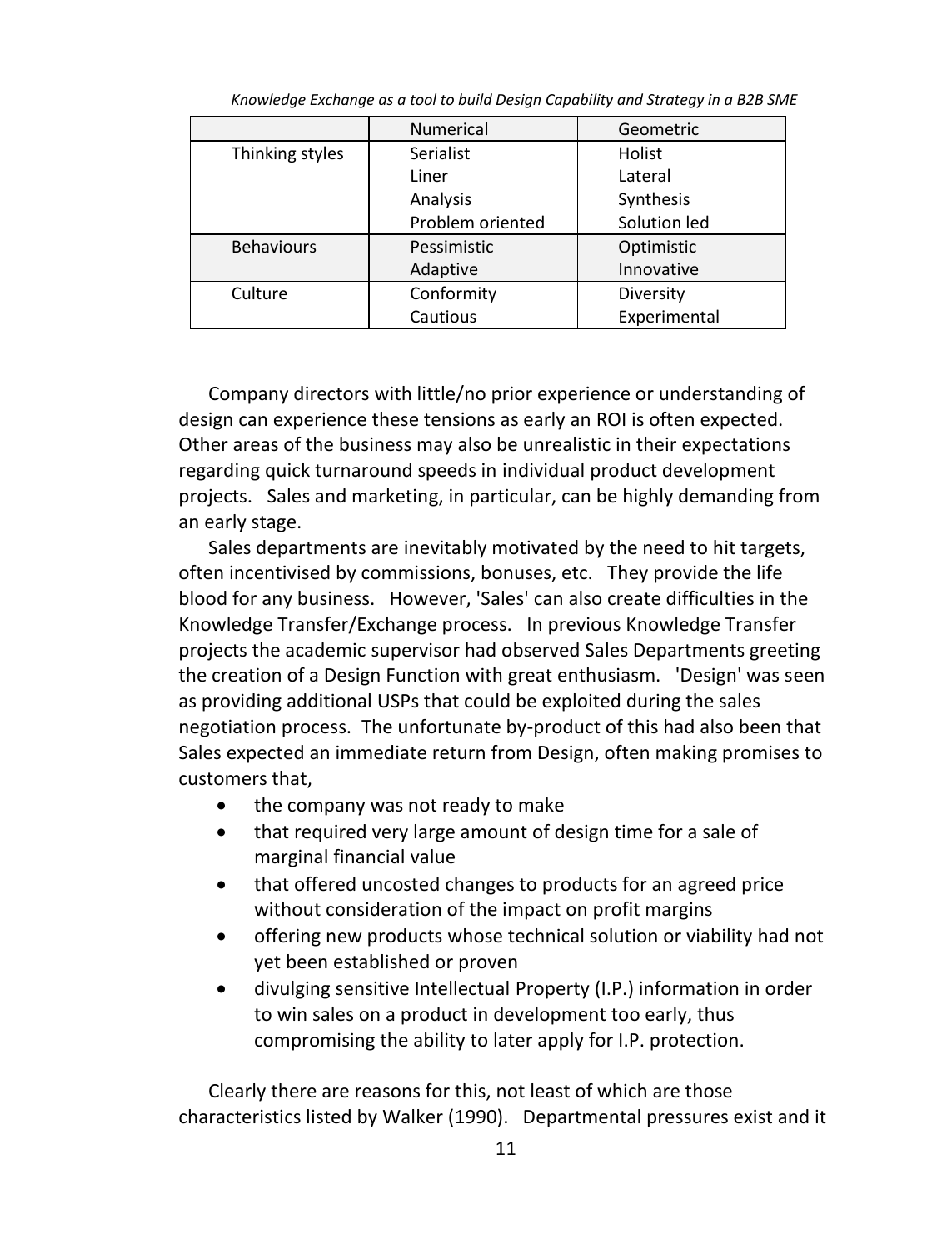is useful for the KEI associate to understand and map these differences and motivations. Due to the relatively small size and close nature of this company, an informal approach was taken, but for larger organisations a more formal Motivation Matrix has previously proved helpful in mapping stakeholder responsibilities and interactions.

(www.servicedesigntools.org/tools/20 )

As had been previously observed, tensions emerged at NYMAS between the fledgling design function and the sales department.

Partly, this was found to be an issue of language and could be attributed to different interpretations of the word "bespoke". Sales also lacked an appreciation of the business impact of offering bespoke products in terms of,

- design and business process,
- development time,
- costing and pricing to ensure acceptable margins were achievable.

At its heart, the significant issue was that sales were overpromising 'fully bespoke' products. Selling a bespoke offering had an understandable appeal to sales staff as it set them clearly apart from competitors in negotiations. However, fully bespoke would not always present the most desirable financial outcome for the company.

In essence, the company was still working in a highly individualistic manner. This had not been a problem when NYMAS had been operating a Selling Concept business orientation. However, as they moved to the Holistic Marketing Concept model, better team working and understanding of the business goals were needed at an operational level. To be clear, the departments continued to work well as individuals, all with significant strengths in their own areas, BUT they were very much focused on their own area of the business. This was a problem that was recognised by the Managing Director. After discussions with the academic supervisor it was decided to conduct a facilitated workshop with key stakeholders in the business. This would enable better understanding of the issues and departmental pressures. In so doing, this would also assist the cultural shift.

A facilitated workshop was arranged by the academic supervisor which was built upon his knowledge and experience of three Design Thinking techniques,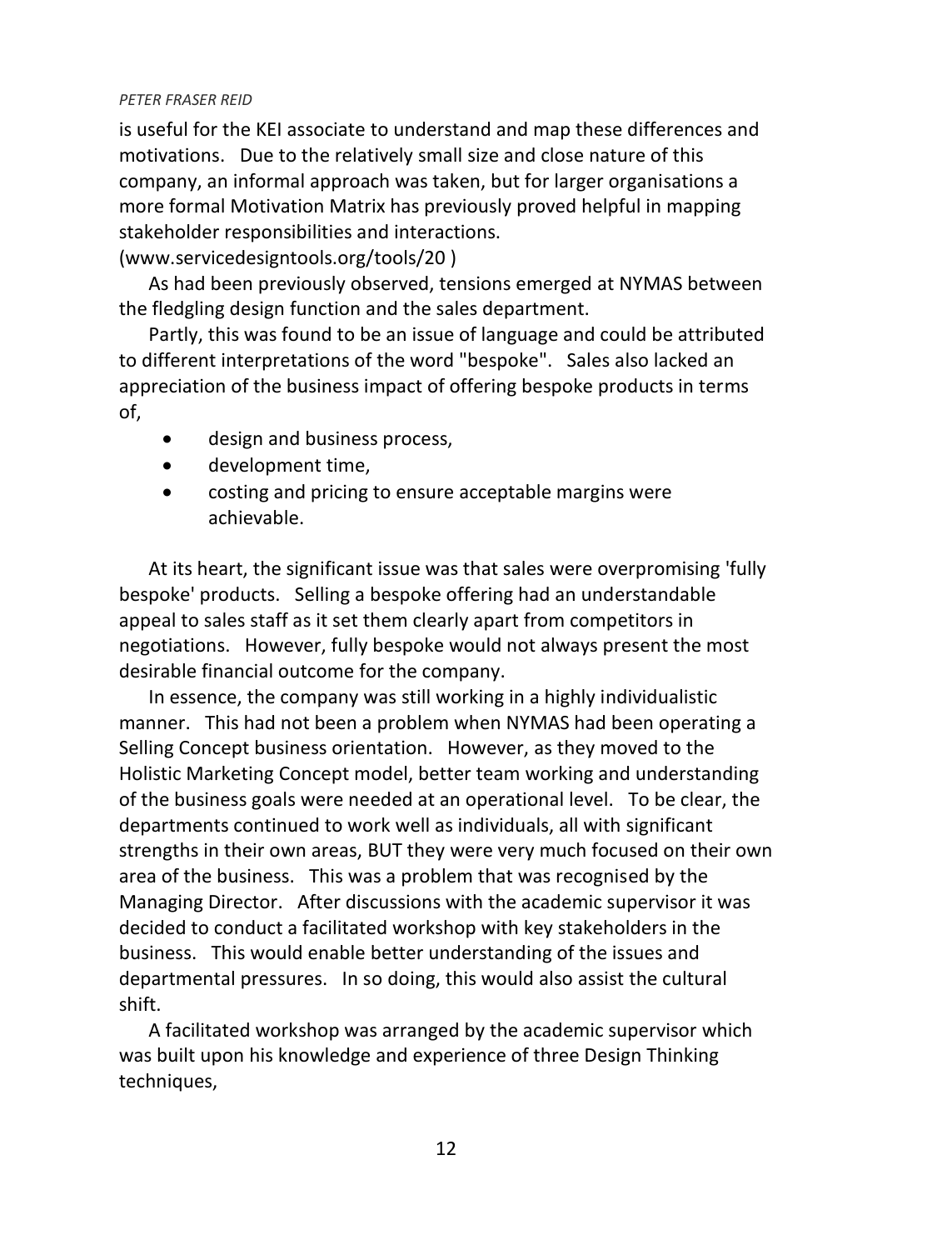- Rose, Bud, Thorn
- Traffic Lighting
- Future backwards

'Rose, Bud, Thorn' technique is conventionally attributed to members of the Boy Scouts of America who,

*…are taught to be thorough, methodical, and analytical about each situation they encounter. In turn, scouts are routinely encouraged to identify one positive experience (Rose), one negative experience (Thorn), and one new goal or insight (Bud). Adapted for use as a design method, this structure provides an opportunity to analyze a set of data or help scope a problem by revealing focus areas, allowing you to plan next steps. (LUMA Inst. 2012)*

In innovation practice, Rose, Bud, Thorn has a multitude of applications for evaluating activities, problem spaces and design/service solutions.

'Traffic Lighting' is a well worn technique used in business for benchmarking and evaluating: for example - risk, relative success, desirability, etc.

'Future Backwards' relates to work undertaken by Kurtz and Snowden (2006), titled "The new dynamics of strategy: Sense-making in a complex and complicated world"

The Future, Backwards method was created to aid in widening the range of perspectives a group of people can take on understanding their past and the possibilities of their future. The entrained perspectives of people within an organisation give them a limited view of the present, and such entrained patterns of past perception can determine its future. (Snowden, retrieved 27 Mar, 2018)

Typically, the above techniques are used as tools to stimulate strategic planning and generate new ideas based on current and past knowledge and judgements.

### **Present to Future State Workshop**

The purpose of this workshop was to modify behaviours which were inhibiting the new design function and cultural shift towards a Holistic Marketing Concept business model.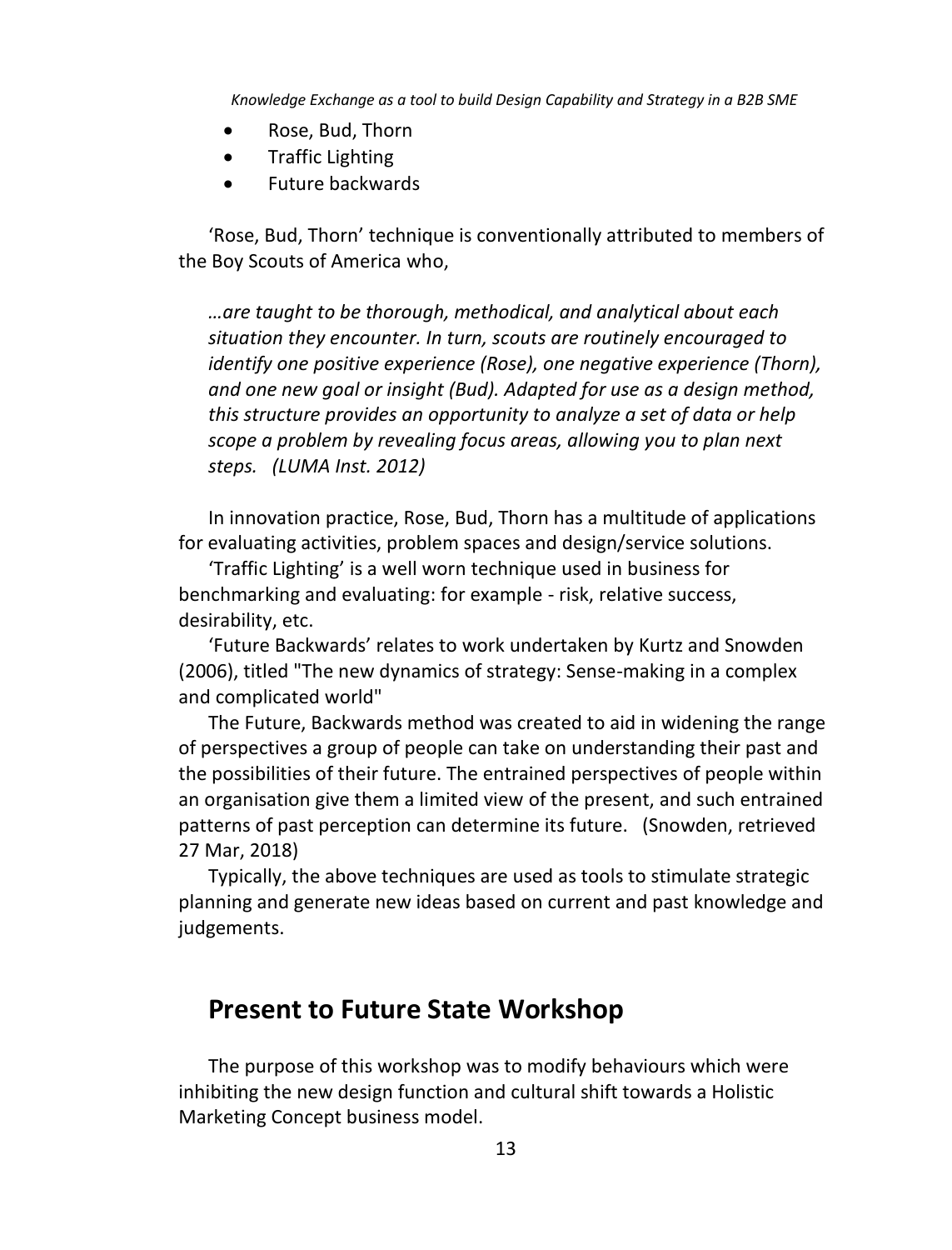The workshop sought to,

- 1. Bring together the stakeholders in the company to discuss the way forward and come to a consensus.
- 2. Understand a little more about each other's roles and pressures through dialogue.
- 3. Break down barriers between different business functions, enabling an open conversation to take place
- 4. Develop a collective impetus to move forward as a team.

In essence, the purpose of the workshop was to unblock the departmental silos that were inhibiting a cultural shift in the company. The proposal was to do this through the examination of the necessary journey from Present to Future State.

The workshop participants were selected by the Managing Director and were,

- Managing Director (who was also acting as company supervisor for the KEI)
- Product Designer (KEI associate)
- Sales Manager
- Brand/Marketing Manager
- Account Executive
- Design Intern
- Academic Supervisor (as workshop facilitator)

The academic supervisor's role was to act as a facilitator to this process. As someone that stood outside the team, the facilitator's role was to impartially pose questions and guide the participants, giving structure to the session and allowing the conversation to be free flowing whilst staying focused.

#### The Process:

Coloured 'Post-It' style notes and pens were given to all participants. A wall space was used to post, reflect upon and later collate ideas and comments.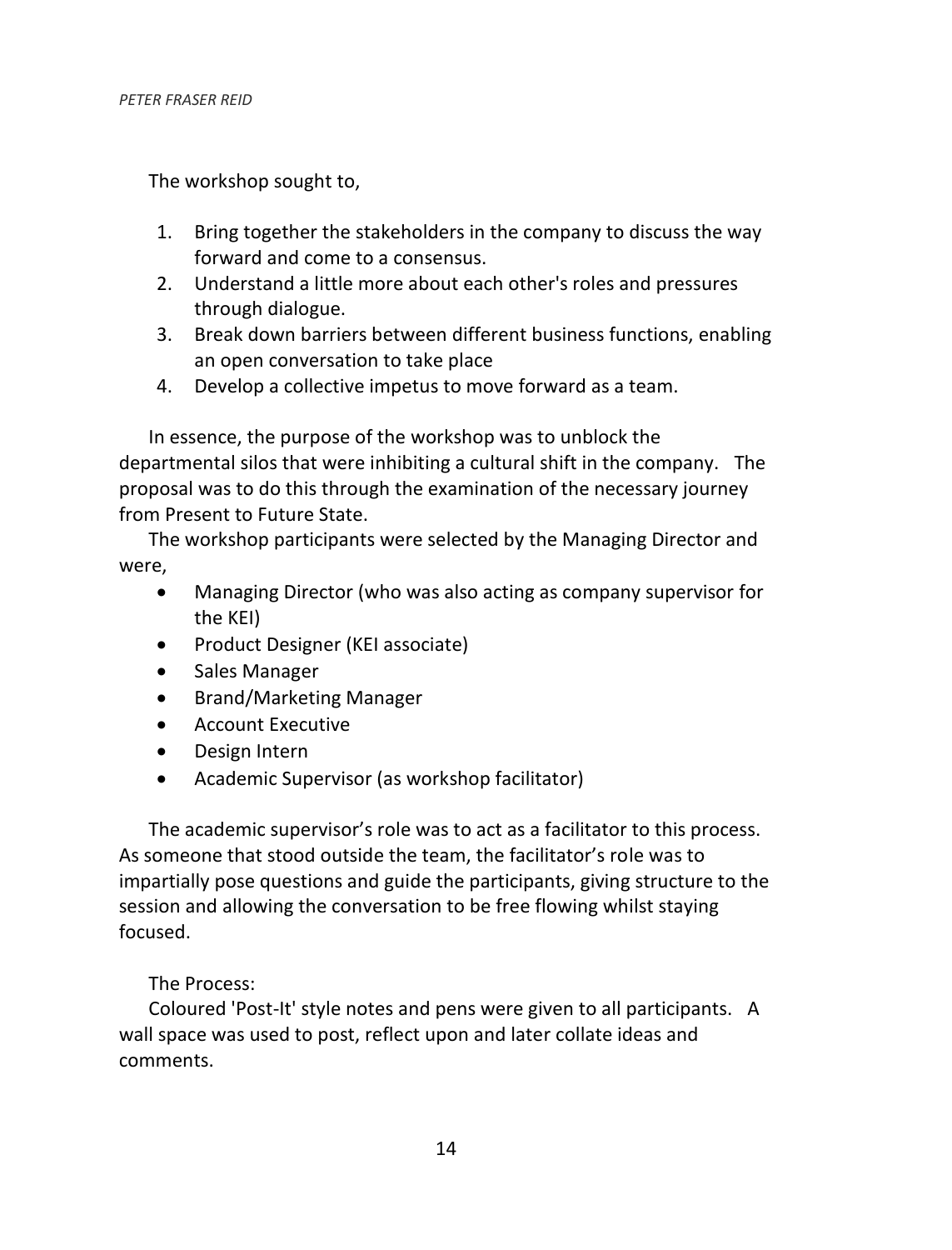Colour coding was used to represent,

|           |  | <b>Typical question</b>                                                                       |
|-----------|--|-----------------------------------------------------------------------------------------------|
| $\bullet$ |  | Green (Strengths) $-$ What are the things that we do well?                                    |
| $\bullet$ |  | Yellow (Initiatives) $-$ What are the things that we think we could<br>and should do more of? |
| $\bullet$ |  | Pink (Problems) $-$ Where are the problems?                                                   |
| $\bullet$ |  | Blue (Solutions) $-$ What are the possible solutions to get us to<br>where we want to be?     |

The order and wording of the questions was important in order to build trust and openness by easing participants into the more vexing issues.

#### Round 1 – Questioning:

**What are the things that we do well?** (What are we good at?) This allowed each department to highlight and celebrate their achievements, what they bring to the business and their 'value'. This started the conversation with positivity. It was a crucial first step to gain trust in the group and dispel any nervousness. The facilitator role was simply to allow and encourage participants to voice, share and record what they have achieved.

#### **What are the things that we can do more of and expand?**

This question was designed to allow participants to begin to air topics that could be improved both within and outside their departments. It opened up the conversation to enable individuals to discuss what might work across business functions, propose ideas, and ask for help. The facilitator role was to guide participants to identify areas where closer working would improve outputs.

#### **Where are the problems?** (What are we not good at?)

This question would have been a very thorny one at the start of the conversation and would have doubtless resulted in defensiveness and/or a reluctance to voice concerns. However, posing this question after the second round meant that some issues had already been touched upon. The facilitator role was to ensure that the conversation did not become personal, focusing on the abstraction of the problem as being outside of any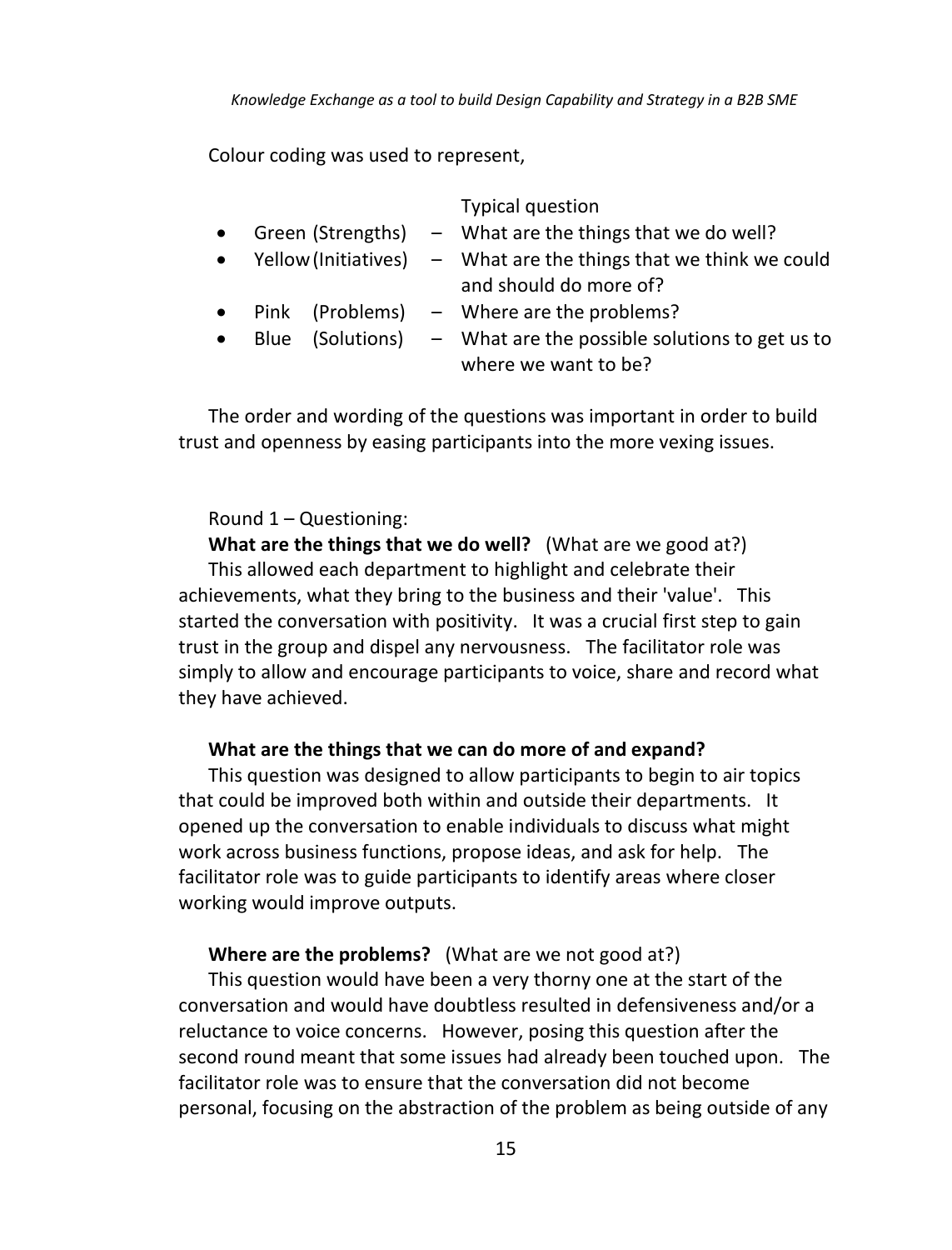individual/group. Participants were encouraged to link problems to the next question – solutions

**What are the possible solutions?** (Where do we want to be and how are we going to get there?). By this stage the conversation was free flowing and the facilitator role was to,

- encourage some cyclical revisiting of the subject matter until all contributions had been exhausted.
- Step in to retain focus if the conversation started to drift in purpose
- Ensure that all contributions within the conversation were captured on Post-its and added to the wall.

### Regrouping:

The discussion activity was allowed to run its course and naturally draw to a close. At this stage the Post-it notes were grouped by

- Present State (a mix or green, yellow, pink)
- Future State (a mix of largely blue with some green and yellows)

The facilitator then asked the participants to regroup the present state based on areas of common business activity or engagement. The participants were allowed to decide what these categories should be.



Figure 3. Regrouping of present and future states by business function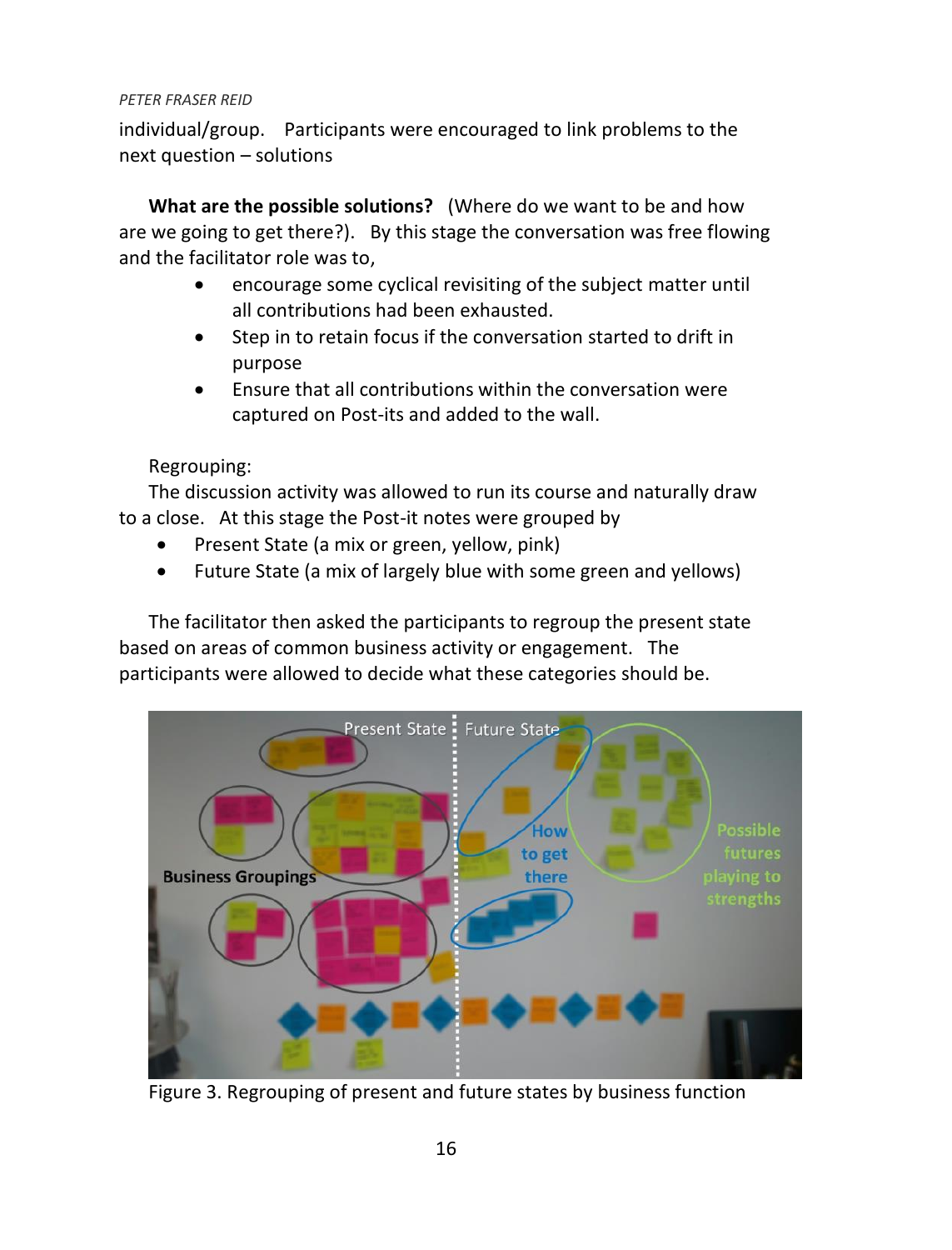The result of this regrouping was that the previously jumbled colours that had emerged during the questioning stage, when grouped by business activity, showed clear and consistent areas of strength and weakness. The specifics of these points cannot be discussed for reasons of commercial sensitivity. However, figure 3 shows the pattern of the regrouping in low resolution format.

This concluding stage of the workshop clearly highlighted areas of commonality in the business and, as can been seen, certain areas had a high propensity to green/yellow whereas other areas of the business had a high propensity towards pink.

### **Conclusions**

The KEI project has been a success in embedding a fledgling Design Function within NYMAS/Fitzroy of London and in establishing a design focused culture. Design Thinking, processes and supporting protocols have been put in place on an operational level.

However, the KEI project exposed issues that are pertinent to companies with limited/no prior experience of design management. The process of embedding design highlighted conflicts caused by departmental pressures and differing motivations that needed to be resolved.

Senior management and operational staff needed to understand the benefits of design integration within the company and how to manage this process. A facilitated, Future State Workshop allowed the company to take ownership of their thinking with regard to how departments should work together in order to move the company forward.

The Future State workshop proved useful in focusing minds on how each department could contribute to a design focused (Holistic Marketing) business model. The timing of the workshop, 6 months into the KEI, presents an interesting question. Should this workshop take place earlier in the process in order to focus minds from the outset? Activities to promote the preparedness of an organisation for change at the start of a KEI would warrant further investigation.

At the end of the workshop, the Managing Director commented that, whilst he had known that there were some problems with certain aspects of their operations, this workshop had very clearly brought to light the compounded sets of issues that existed and which had not previously been fully appreciated. The visualisation of these issues had given food for thought and focused minds on what needed to change.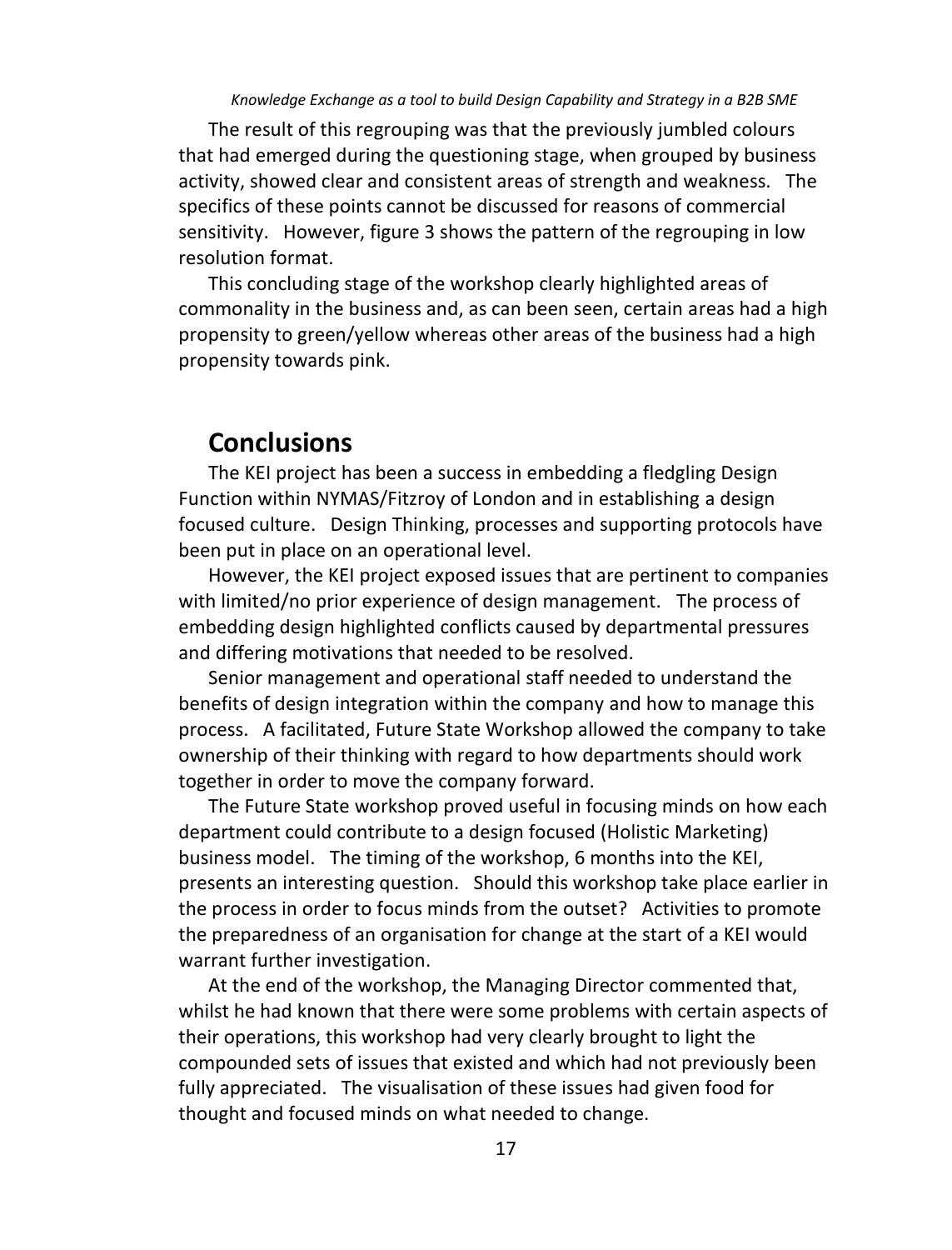The workshop was a first step in bringing together more cohesive, cross departmental working. It was effective in visualising and highlighting the problems that had existed. The workshop generated ideas to develop the business and highlighted the need for better cross-departmental working and communication in order to achieve this. There was, subsequently, a new resolve to work together to solve the problems and work towards the identified opportunities that could be achieved through collaborative working.

The Managing Director's assessment of the KEI is,

'The process has been a very interesting learning curve. The embedding of a design function has been a more challenging journey than anticipated due to the differing objectives of team members which has surprised me. The skillsets required for this new function were entirely different to that needed in a primary sales driven organisation with a lot more focus needed on project management than had been previously.

The two main learning points of the KEI are:

- 1. Giving the time and space necessary for creative development time
- 2. Keeping the team together by explicitly addressing the differing objectives and keeping all team members focussed on the bigger picture'

Since completion of the KEI, Teesside University and NYMAS have successfully secured funding to support a Knowledge Transfer Partnership (KTP). This two year KTP will focus on front end research to 'embed a bespoke New Product Development function into NYMAS utilising emerging concepts in "design thinking", novel material applications and associated manufacturing methods'.

Details regarding this KTP are commercially sensitive and therefore remain confidential at the present time. It is, however, expected that in due course, further research will stem from the expected new design innovation.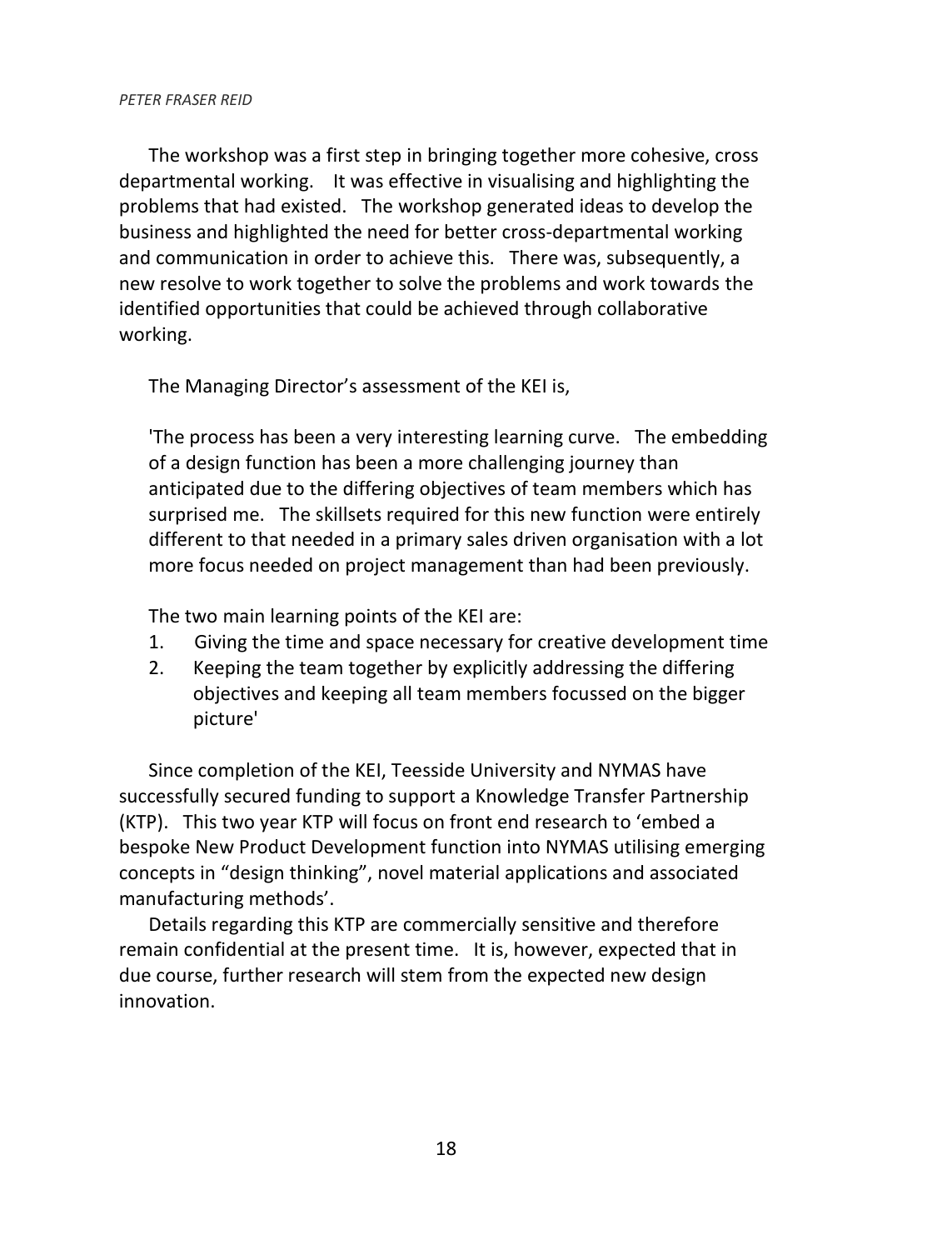*Acknowledgements: In this case study the author would like to acknowledge the support of NYMAS, Managing Director, Craig Anderson without whom this project would not have taken place and whose support throughout the process has been constant and greatly appreciated. Further acknowledgement is given to the funding support offered by the European Regional Development Fund (ERDF) which facilitated this one year, Knowledge Exchange Internship.*

## **References**

- Cognitive EdgePte Ltd. The Future Backwards, Open Source Method. SCR|BD. Retrieved 20 Mar, 2018, from <https://www.scribd.com/document/23868354/Future-Backwards-1>
- Knowledge Transfer Partnerships. UK Government. Retrieved 20 Mar, 2018 [https://www.gov.uk/guidance/knowledge-transfer-partnerships](https://www.gov.uk/guidance/knowledge-transfer-partnerships-what-they-are-and-how-to-apply)[what-they-are-and-how-to-apply](https://www.gov.uk/guidance/knowledge-transfer-partnerships-what-they-are-and-how-to-apply)
- Kotler, P., Keller, K. L. (2016) Marketing Management, Global Ed. Pearson ISBN 978-1-292-09262-1
- Kurtz, C. F., Snowden, D.J. (2006) The new dynamics of strategy: Sensemaking in a complex and complicated world. MIT Media Lab. Retrieved 20 Mar 2018, from <http://alumni.media.mit.edu/~brooks/storybiz/kurtz.pdf>
- LUMA Institute. (2012) Innovating for People, Handbook of Human-Centred Design Methods, LUMA Inst. ISBN 978-0-9857509-0-9
- NYMAS. SME website. Retrieved 20 Mar 201[8 www.nymas.co.uk](www.nymas.co.uk)
- Product Family (definition). BusinessDictionary.com Retrieved 20 Mar, 2018, fro[m www.businessdictionary.com/definition/product](www.businessdictionary.com/definition/product-family.html)[family.html](www.businessdictionary.com/definition/product-family.html)
- Reid, P. (2010). At the Fuzzy Front End Introducing Four Stages of Innovation to Solo Cup Europe. A Knowledge Transfer Partnership with Teesside University. Paper presented at Innovation through Knowledge Transfer 2010 International Conference. [http://inkt10.innovationkt.org/presentations/Session%20E/INKT10-](http://inkt10.innovationkt.org/presentations/Session%20E/INKT10-042_Reid.pdf) [042\\_Reid.pdf](http://inkt10.innovationkt.org/presentations/Session%20E/INKT10-042_Reid.pdf)